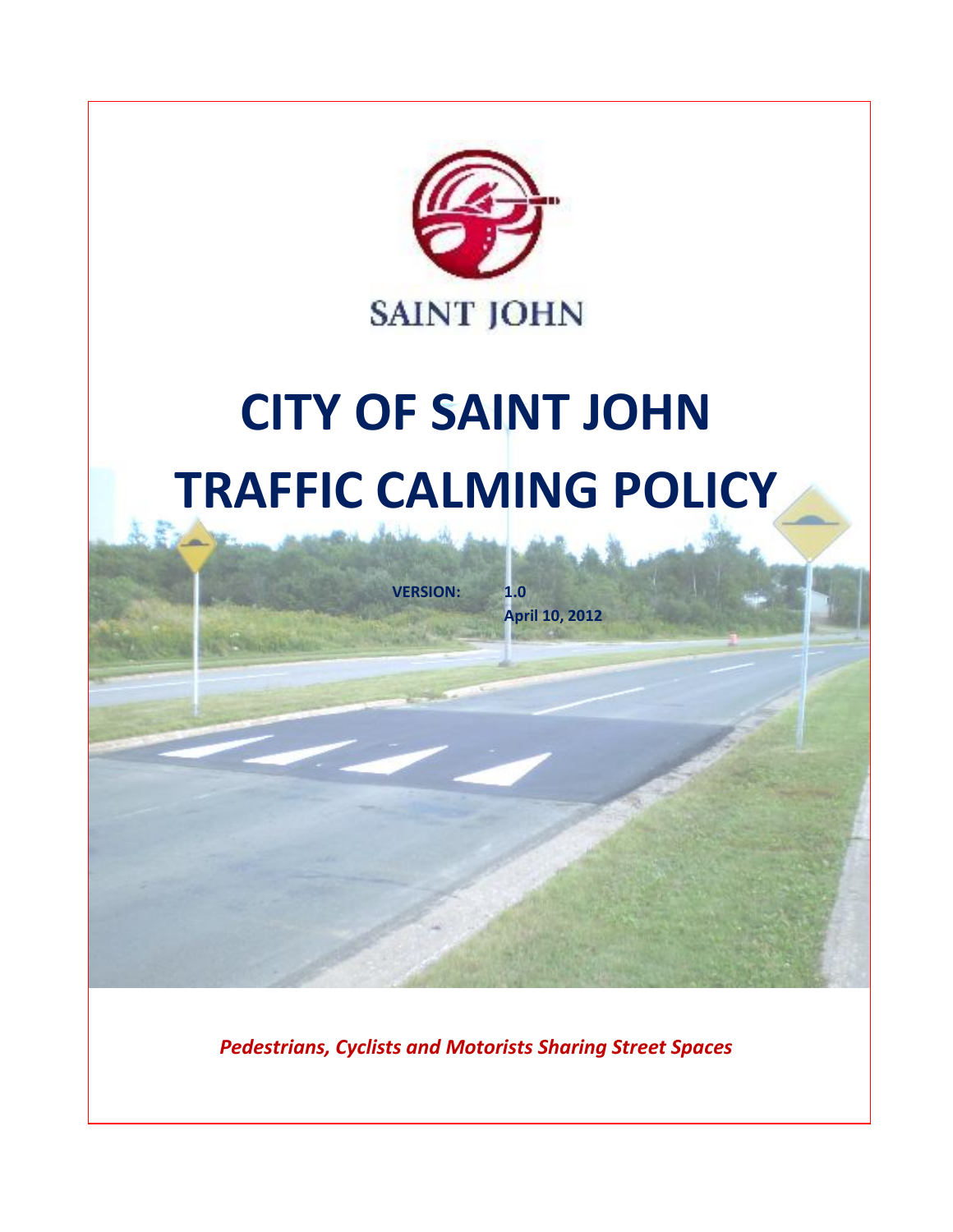# **CONTENTS**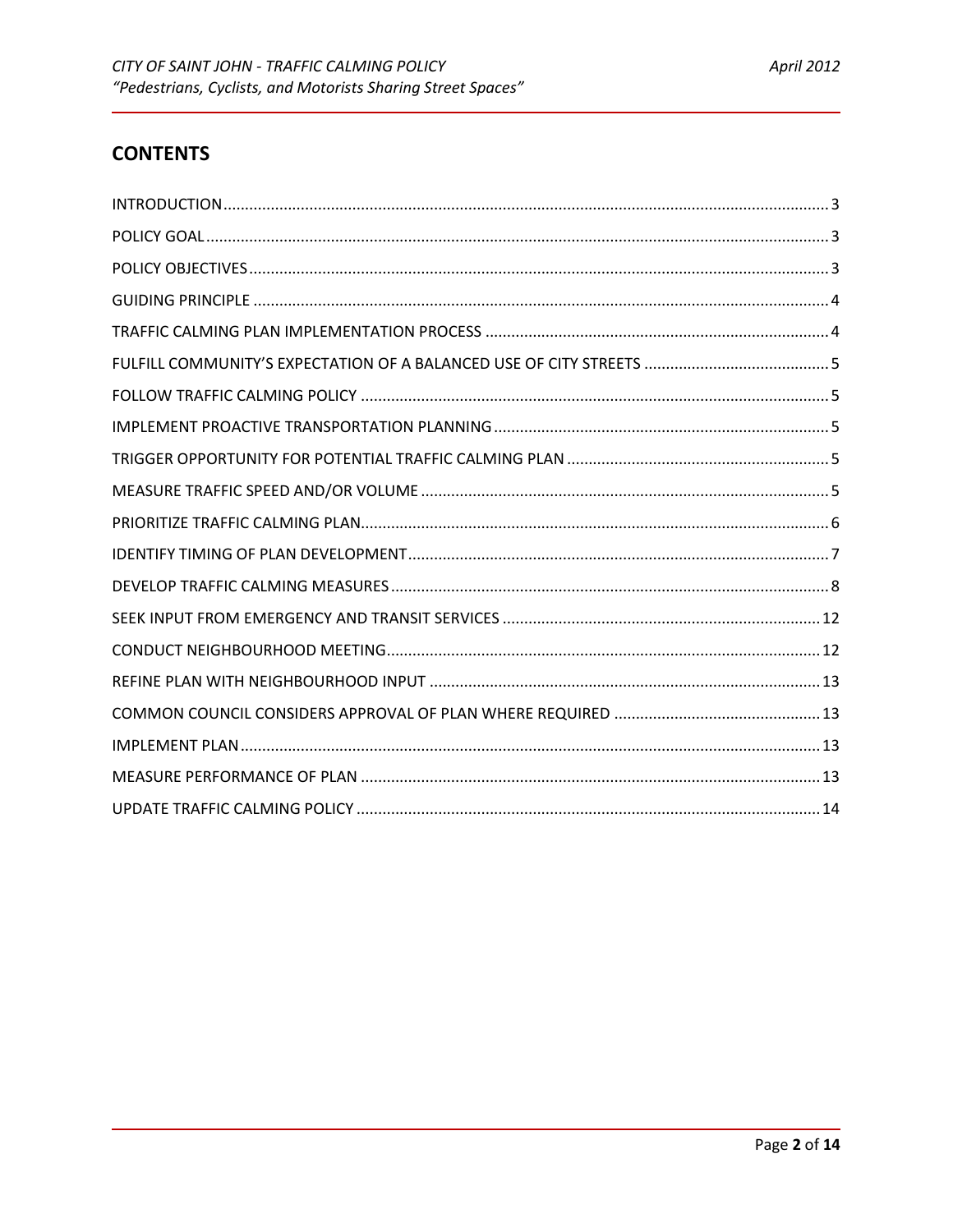### <span id="page-2-0"></span>**INTRODUCTION**

Neighbourhood streets attempt to serve two roles. Firstly, these are used to move vehicle traffic to and from homes. Some streets are designated as Arterial or Collector streets and are meant to move larger volumes of vehicle traffic, sometimes at the expense of separating a neighbourhood. Other streets designated as Local carry fewer vehicles. Secondly, many streets are integral parts of a neighbourhood, used by children and families for cycling, walking and other community activities. Although these two street functions can sometimes conflict, ultimately both must be satisfied. To this end, special steps may sometimes need to be taken to regain an appropriate balance through an overall City of Saint John Traffic Calming Policy and a specific Traffic Calming Plan for a neighbourhood.

*Traffic Calming*, as defined by the Institute of Transportation Engineers, is "*the combination of mainly physical measures that reduce the negative effects of motor vehicle use, alter driver behavior and improve conditions for non-motorized street users*."

### <span id="page-2-1"></span>**POLICY GOAL**

The goal of this Traffic Calming Policy is to reduce vehicular traffic speed on City streets to within the posted speed limit and/or reduce vehicle traffic volume on a Local street to 1000 vehicles per day or less to improve community and road users' safety.

### <span id="page-2-2"></span>**POLICY OBJECTIVES**

The goal of this Traffic Calming Policy is supported with the following objectives:

- 1. Consider a Traffic Calming Plan when there is measured evidence of excessive vehicle speed, traffic volumes higher than levels typically acceptable for a neighbourhood street, or in combination with potential conflict between pedestrians and motorists.
- 2. Prioritize implementation of Traffic Calming Plans via criteria identified herein by recognizing that demand for such plans could exceed available resources,
- 3. Coordinate implementation of Traffic Calming Plans in conjunction with the Neighbourhood Planning process established in PlanSJ or pre-planned Capital projects where possible,
- 4. Ensure input on a Traffic Calming Plan is received from the neighbourhood as a whole,
- 5. Obtain input on a Traffic Calming Plan from Saint John Transit and the three Emergency Services,
- 6. Use sound engineering judgment and industry best practices, such as the Transportation Association of Canada's "Canadian Guide to Neighbourhood Traffic Calming" (TAC's Guide) in developing Traffic Calming Measures (described later in document) to be included as part of an overall Plan,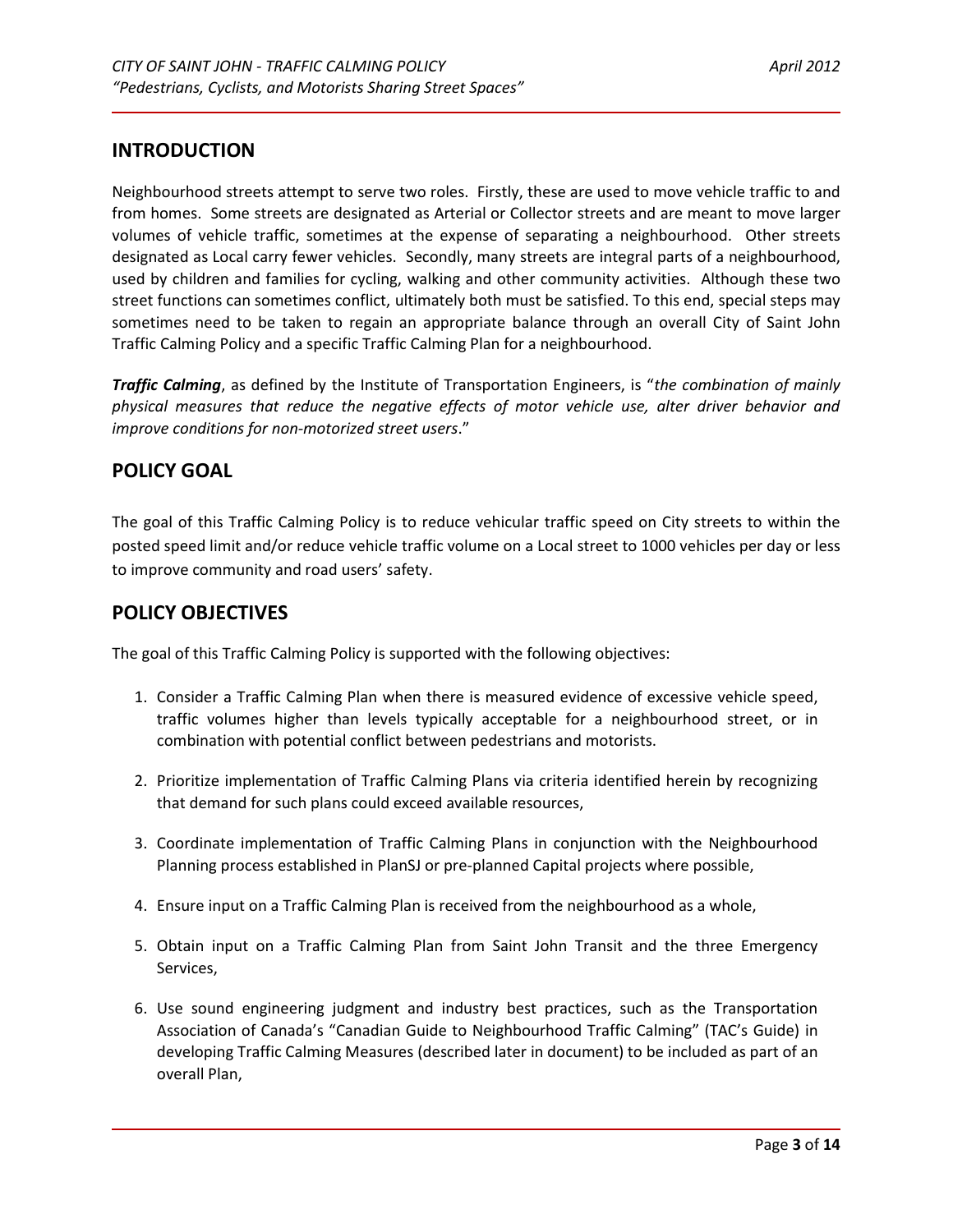- 7. Install Multi-Way Stop intersections where there are collision problems or traffic flow improvement opportunities and where the installation of the multi-way stop is warranted based on sound engineering criteria and judgment but not as a solution to a traffic speed problem, and
- 8. Evaluate the performance of implemented Traffic Calming measures to continuously improve the Policy and future Plans.

# <span id="page-3-0"></span>**GUIDING PRINCIPLE**

All neighbourhoods that request Traffic Calming Plans shall be treated fairly, equitably and transparently through a consistently applied *Traffic Calming Policy*.

# <span id="page-3-1"></span>**TRAFFIC CALMING PLAN IMPLEMENTATION PROCESS**

Each Traffic Calming Plan will follow the same process:



The remainder of this Policy document describes each step in this process.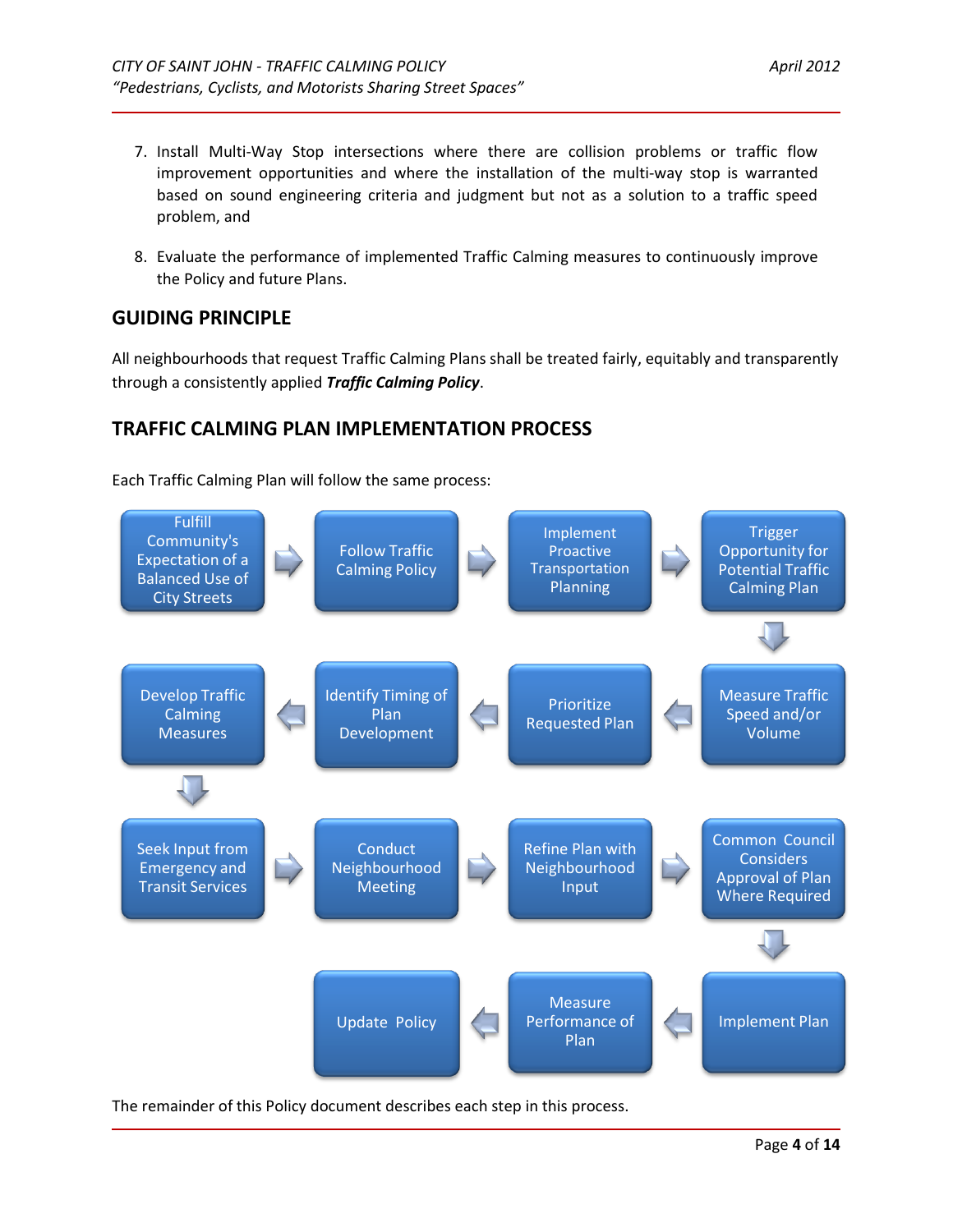### <span id="page-4-0"></span>**FULFILL COMMUNITY'S EXPECTATION OF A BALANCED USE OF CITY STREETS**

Through this Policy and the investigation and development of each Traffic Calming Plan, the community's expectation and understanding of a balanced use of City streets is respected.

### <span id="page-4-1"></span>**FOLLOW TRAFFIC CALMING POLICY**

As such, when there is a concern of higher than desirable vehicle traffic speed or volume on a street, or a concern about potential conflict between pedestrians and motorists, this Traffic Calming Policy provides a consistent and equitable avenue to investigate such a concern and mitigate it if required.

### <span id="page-4-2"></span>**IMPLEMENT PROACTIVE TRANSPORTATION PLANNING**

The most effective means of Traffic Calming is a proactive approach when a residential or other development is in its initial planning stages. Potential vehicle traffic speed or volume issues can be prevented before subdivisions and neighbourhoods are constructed through effective planning and design. A Municipal Plan that identifies the strong inter-relationship between land development and the transportation network is key in this regard. To that end:

*It is vital and considered policy that potential vehicle traffic speed or volume issues are considered and mitigated during the planning stage of a residential or other development.*

### <span id="page-4-3"></span>**TRIGGER OPPORTUNITY FOR POTENTIAL TRAFFIC CALMING PLAN**

At times, proactive land development planning cannot go far enough, resulting in a potential need for a Traffic Calming Plan. An opportunity for such a Plan can be triggered in one of four ways, with each opportunity documented in the City's Work Request system:

- 1. Request from citizen(s) of a neighbourhood,
- 2. Inclusion within an overall Neighbourhood Plan resulting from the City's Municipal Plan (PlanSJ),
- 3. Inclusion within a planned Capital project, or
- 4. Request from the Saint John Police Force.

### <span id="page-4-4"></span>**MEASURE TRAFFIC SPEED AND/OR VOLUME**

Regardless of the means by which a potential Traffic Calming Plan is triggered, measured evidence of high speed and/or volume is required to justify the investment of resources required to develop and implement a Traffic Calming Plan. Streets are designed to carry an appropriate volume of vehicle traffic and those vehicles are permitted to drive up to (but not over) the posted speed limit. Investing resources where there is no measured problem impedes finding solutions where real problems exist.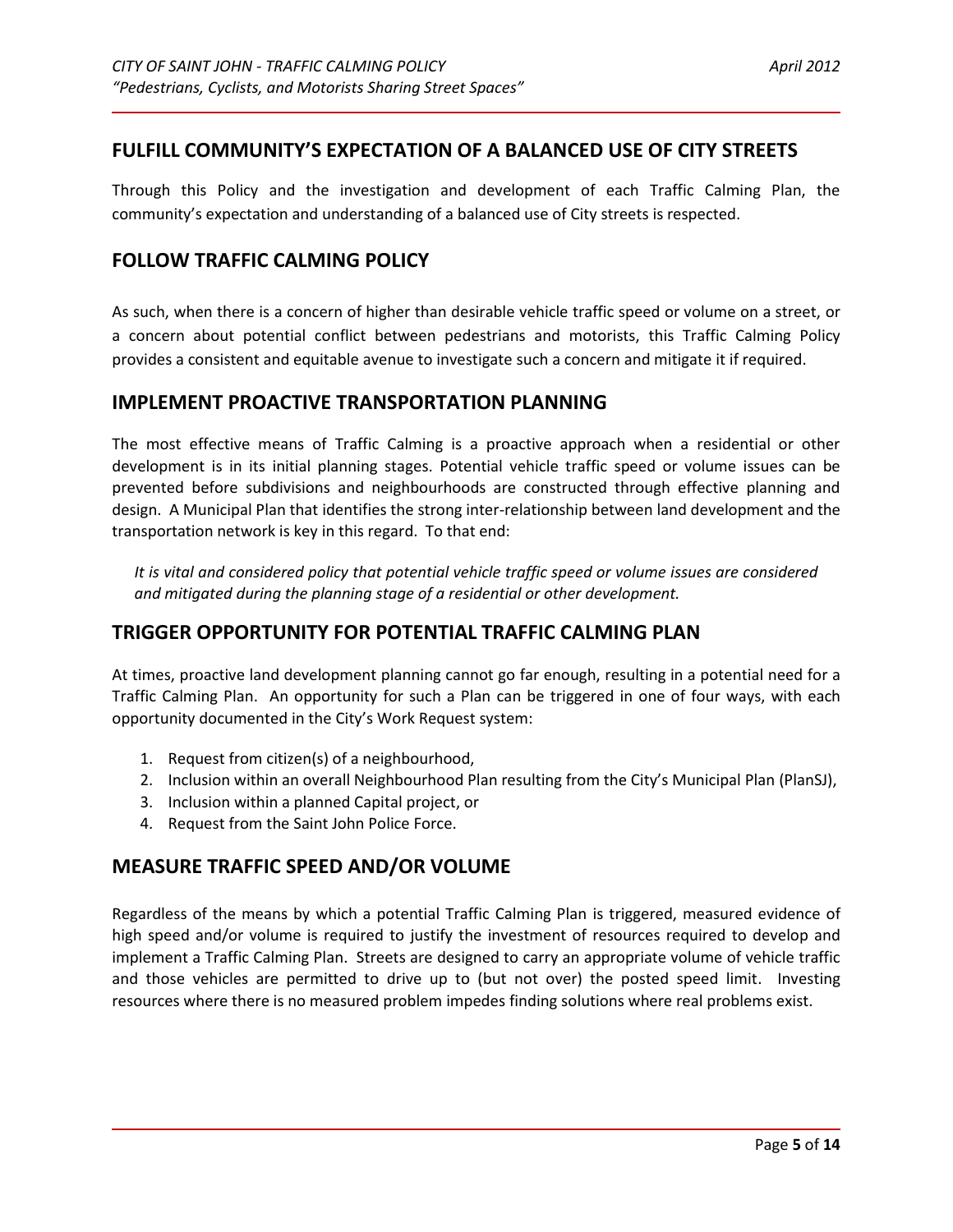A traffic survey, using specialized equipment to measure speed and/or volume of the vehicle traffic, shall be completed on behalf of the Traffic Engineer. The results of this survey shall be analyzed and one of the three following criteria must be satisfied:

*Where the neighbourhood is concerned about the speed of vehicle traffic, the average speed of vehicles must be equal to or greater than 2 KM/H below the current or appropriate<sup>1</sup> posted speed limit for the Plan to be considered further.*

*Where the neighbourhood is concerned about the volume of vehicle traffic on a Local street, there must be more than an average of 1000 vehicles per day counted over the length of the traffic survey for the Plan to be considered further. Traffic Calming Plans will not be considered on Collector or Arterial streets when the concern is vehicle traffic volume as such streets are expected to service higher volumes, including through traffic.*

*Where the neighbourhood is concerned about conflicts between vehicles and pedestrians, there must be no sidewalks on the street, the street must be classified as Local and either (1) the average speed of vehicles must be equal to or greater than 5 KM/H below the current or appropriate posted speed or (2) there must be more than an average of 500 vehicles per day counted over the length of the traffic survey for the Plan to be considered further.*

The requesting citizen, Planning Staff (in the case of a Neighbourhood Plan), Capital project coordinator or Police Force (depending upon the means by which the potential opportunity was triggered) shall be notified of the results of the survey and whether the results indicate the Plan would continue to the next phase in this process based on the above criteria.

# <span id="page-5-0"></span>**PRIORITIZE TRAFFIC CALMING PLAN**

l

The number of Traffic Calming Plans that are warranted to reduce higher than desirable vehicle traffic speed and/or volume is often greater than the number that can be designed and implemented within one year based on existing resources. Criteria are to be used to prioritize each Plan so that the most critical Plans get implemented first. The criteria and point system on the following page are used to weigh and prioritize the list of outstanding Plans:

 $^1$  As determined by the Traffic Engineer, the suitability of the posted speed limit on a street may be reviewed when the concern is vehicle speed. TAC's "Canadian Guide for Establishing Posted Speed Limits" will be referenced in these instances to determine if a more appropriate (than currently posted) speed limit is warranted. In cases where such a review results in a recommended change to the posted speed limit, the new appropriate speed limit will be referenced in the place of the currently posted speed limit against the actual surveyed speeds. The new speed limit will be considered as part of the Traffic Calming Plan and would result in a staff-recommended amendment to the *Traffic By-Law* (to be considered by Common Council). A review of the speed limit is intensive in the traffic engineering resources required to complete the assessment, and therefore this analysis will occur at the discretion of the Traffic Engineer.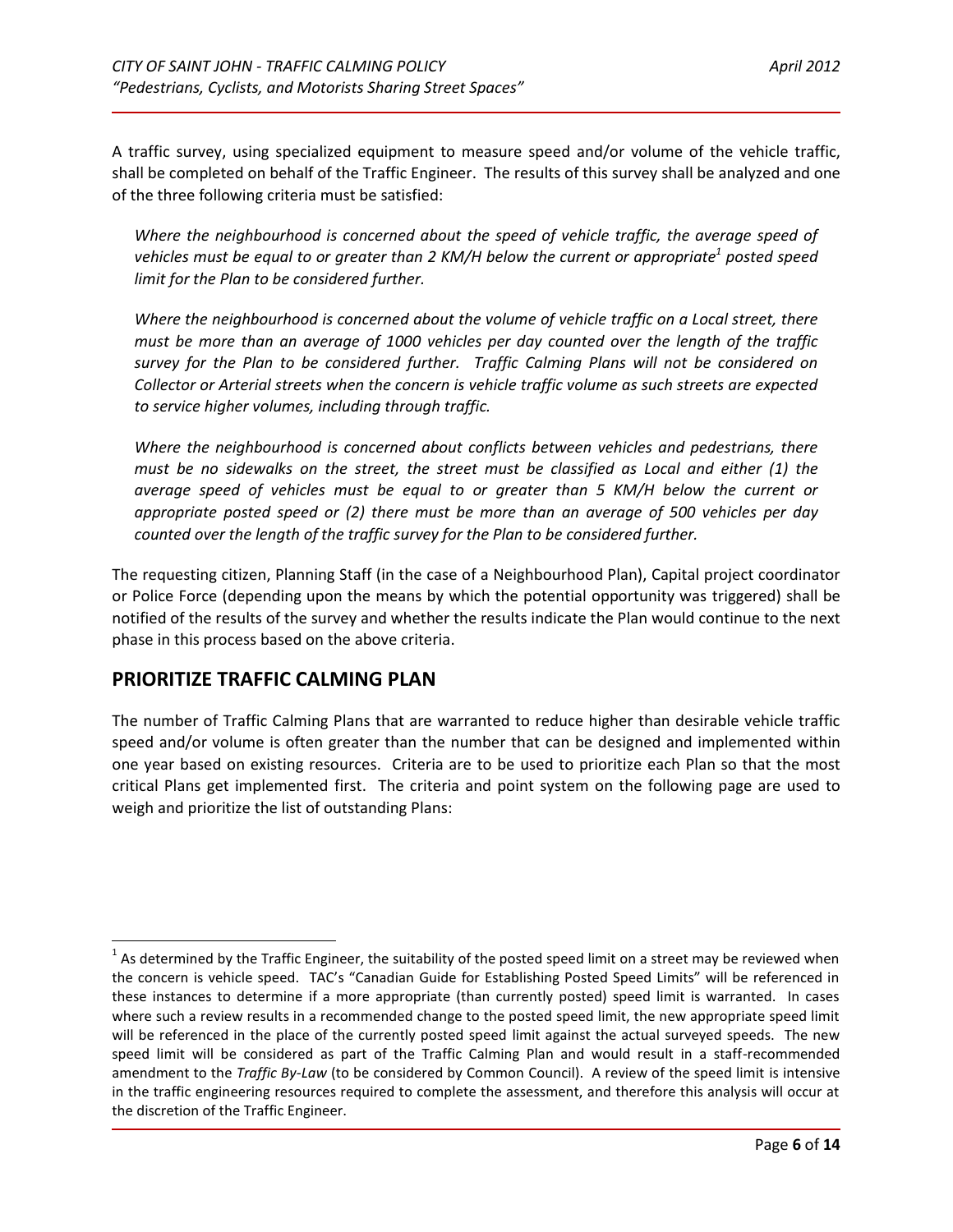| <b>CRITERIA</b>                                                                                                                                                  | <b>WEIGHTING</b> |
|------------------------------------------------------------------------------------------------------------------------------------------------------------------|------------------|
| Street is within a Neighbourhood Intensification Area, as defined within the Municipal<br>Plan                                                                   | $0$ or $1$       |
| Street has no sidewalks physically separating pedestrians from vehicles                                                                                          | $0$ or $1$       |
| Stopping sight distance for motorist's view of pedestrians at marked or unmarked<br>crosswalks can be brought within acceptable levels at the posted speed limit | $0$ or $1$       |
| Street has no painted bike lanes or separated bike trails separating cyclists from vehicles                                                                      | $0$ or $1$       |
| Street is within 500 m walking distance from a daycare, pre-school, elementary school or<br>middle school                                                        | $0$ or $2$       |
| Street is within 500 m walking distance from a park, place of worship, hospital, or<br>community centre                                                          | $0$ or $2$       |
| Average speed of vehicles measured is equal to or greater than 5 km/h over the speed<br>limit during the traffic survey                                          | $0$ or $1$       |
| Over 1500 vehicles per day are counted on a local street during the traffic survey                                                                               | $0$ or $1$       |
| <b>TOTAL</b>                                                                                                                                                     | /10              |

# <span id="page-6-0"></span>**IDENTIFY TIMING OF PLAN DEVELOPMENT**

The timing of development of a Traffic Calming Plan will be influenced by its Priority relative to other Plans, a neighbourhood's willingness to fund the Traffic Calming project, timing of a planned Capital project or timing of an overall Neighbourhood Plan through PlanSJ.

A neighbourhood group can, at their expense, engage an engineering consultant to develop a Traffic Calming Plan based on this Policy. The Traffic and City Engineer shall consider this option in context of this Policy if this avenue was chosen by a neighbourhood group.

A Traffic Calming Plan on a street planned for reconstruction within a Capital project will be developed and implemented as the Capital project timeline unfolds.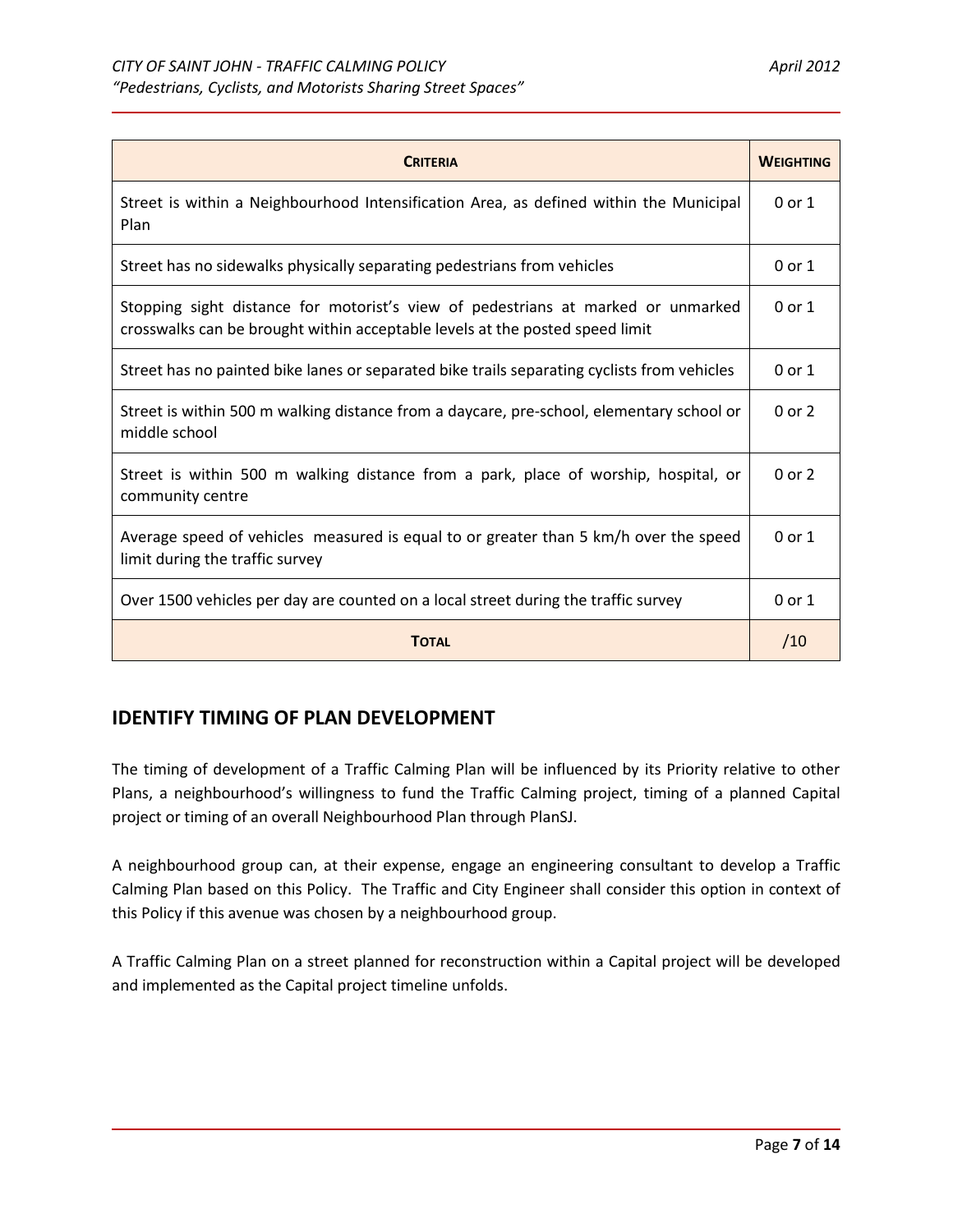A Traffic Calming Plan included within an area encompassing a future Neighbourhood Plan requires coordination with the PlanSJ team:

*If development of a Traffic Calming Plan is anticipated to be within 10 years of planned completion of a larger Neighbourhood Plan, a Short Term Phase and a Long Term Phase of the Traffic Calming Plan shall be developed. The Short Term Phase of the Traffic Calming Plan with minor and less costly investments shall be developed and implemented in a time dictated by the Plan's Priority relative to other Traffic Calming Plans or by a neighbourhood group's willingness to pay. The Long Term Phase with more significant investment shall be developed and implemented in coordination with the completion of the Neighbourhood Plan.* 

*If development of a Traffic Calming Plan is anticipated to not be within 10 years of planned completion of a larger Neighbourhood Plan, the entire Traffic Calming Plan (Short and/or Long Term Phases) shall be developed and implemented in a time dictated by the Plan's Priority relative to other Traffic Calming Plans or by a neighbourhood group's willingness to pay.*

In all other cases, Traffic Calming Plans shall be developed and implemented in a time dictated by the Plan's Priority relative to other Traffic Calming Plans.

### <span id="page-7-0"></span>**DEVELOP TRAFFIC CALMING MEASURES**

When it is time to develop the Traffic Calming Plan, street-specific Traffic Calming Measures will be developed by the Traffic Engineer, Capital Engineering (in the case of a pre-planned Capital project), or an engineering consultant engaged by a neighbourhood group. Measures used will be unique to the differing issues of each neighbourhood. Given the documented effectiveness, physical traffic calming measures will be incorporated into most Traffic Calming Plans, with support of other steps such as signage enhancements. Although a wide range of physical and other measures are available, including those detailed in TAC's Guide, the following will be generally given consideration first:

| <b>Speed Limit Enforcement</b>                   | The Police Force enforces speed limits and other traffic<br>regulations. Enforcement along busier arterial streets is<br>typically given priority, limiting availability of resources on<br>neighbourhood streets. Speed limit enforcement is<br>considered a short term solution. |
|--------------------------------------------------|------------------------------------------------------------------------------------------------------------------------------------------------------------------------------------------------------------------------------------------------------------------------------------|
| <b>Land Use Planning</b><br><b>Opportunities</b> | In some instances vehicles generated by a land use near a<br>neighbourhood street will influence characteristics of traffic<br>on the street. Collaboration with City Planners to identify<br>opportunities to modify land use will occur in these<br>instances.                   |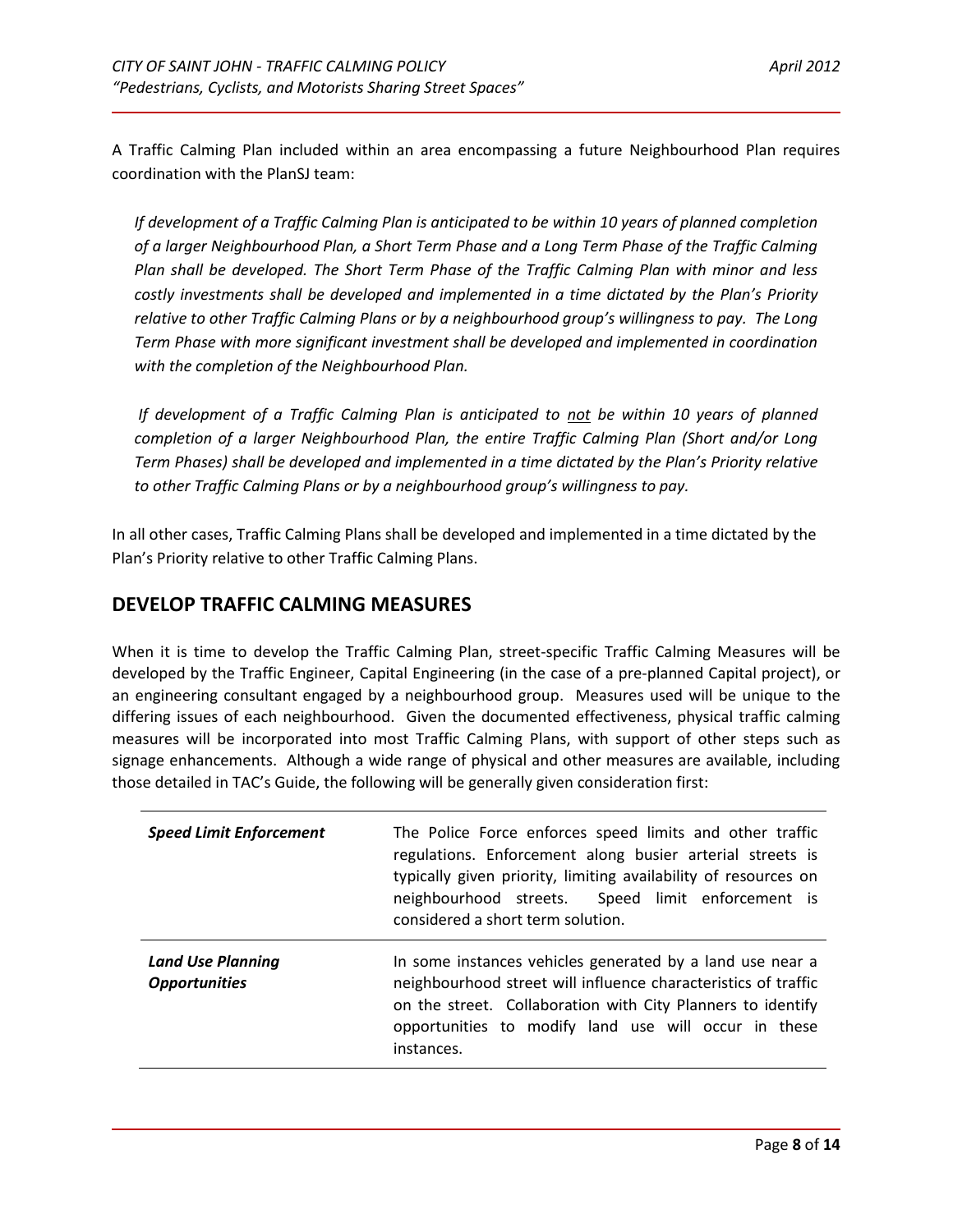| <b>Transportation System</b><br><b>Improvements</b> | Excessive volume of cut-through traffic on neighbourhood<br>streets may be diverted back onto arterial or collector<br>streets if motorists percieve the alternative as being a<br>shorter-route option through improvements to traffic flow.                                                                                                                                                                                                                                                                   |  |
|-----------------------------------------------------|-----------------------------------------------------------------------------------------------------------------------------------------------------------------------------------------------------------------------------------------------------------------------------------------------------------------------------------------------------------------------------------------------------------------------------------------------------------------------------------------------------------------|--|
| <b>Speed Humps</b>                                  | Speed humps are similar to speed<br>bumps but are wider for speeds<br>expected on a street and can<br>effectively reduce vehicle speed.<br>These cause a vehicle to rise and<br>fall over a portion of a street giving<br>a sense of speed to the motorist when travelling too fast.<br>Variations of the speed hump are possible depending on<br>street type and situations where emergency vehicle speed<br>should not be negatively impacted.                                                                |  |
| <b>Raised Crosswalk</b>                             | Raised crosswalks are similar to<br>speed humps, but are located at<br>crosswalks to both slow vehicle<br>speed and to enhance the visibility<br>of pedestrians to motorists.                                                                                                                                                                                                                                                                                                                                   |  |
| <b>Street Narrowing</b>                             | Narrowing a street puts roadside<br>features<br>such<br>curbing,<br>as<br>sidewalks, trees, etc. as well as<br>vehicles approaching from the<br>direction<br>other<br>closer<br>to<br>a<br>motorist, causing a motorist to<br>perceive less lateral room to travel and thus to slow down.<br>This measure can be costly.                                                                                                                                                                                        |  |
| <b>Traffic Circle or Roundabout</b>                 | Traffic Circles and Roundabouts<br>are circular street intersections<br>where vehicles travel counter-<br>clockwise through them until<br>reaching the street they intend to<br>travel. They can improve traffic<br>flow and safety at an intersection.<br>They force vehicles to slow down as they navigate around<br>the circle. Traffic circles, being smaller, can be retrofit into<br>an existing intersection, can be less expensive but both are<br>considerably more expensive than most other options. |  |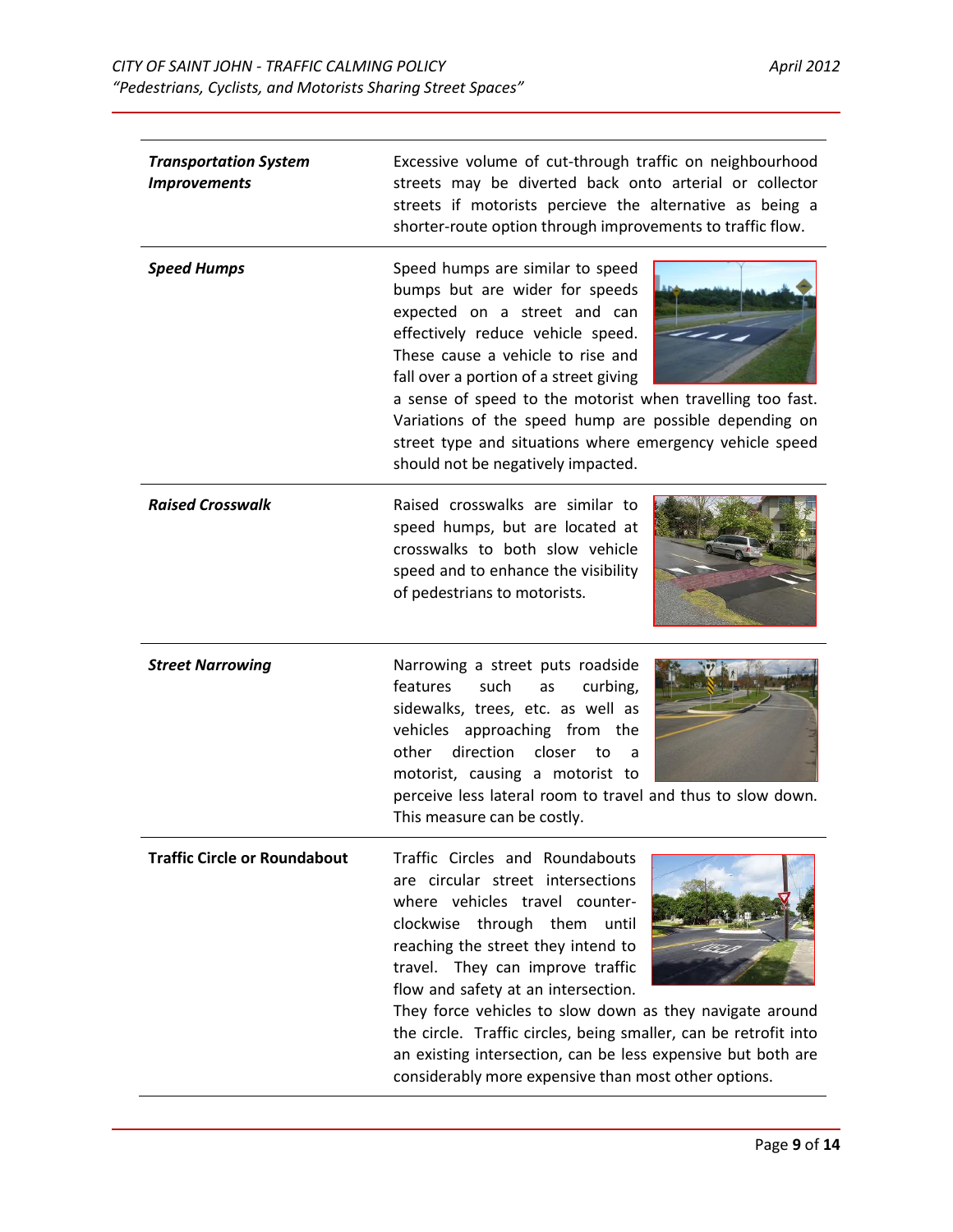| <b>Painted White/Yellow Lines</b>   | Painting white or yellow lines on a<br>street is an economical alternative<br>to street narrowing. White lines<br>adjacent to the edge of the street<br>and/or a yellow line along its<br>centre create narrowed vehicle<br>travel lanes. The space between the street edge and the<br>white line can also be a bike lane where such facilities are<br>deemed appropriate.    |  |
|-------------------------------------|-------------------------------------------------------------------------------------------------------------------------------------------------------------------------------------------------------------------------------------------------------------------------------------------------------------------------------------------------------------------------------|--|
| <b>Directional Closure</b>          | directional closure<br>involves<br>A<br>converting a street from 2-way to<br>one-way<br>traffic, often<br>with<br>physical changes to one end of the<br>street. This measure is used to<br>reduce vehicle volume.                                                                                                                                                             |  |
| <b>Change to Posted Speed Limit</b> | Speed limits should reflect the physical characteristics of the<br>street and potential use by other users such as cyclists or<br>pedestrians. The posted speed limit will be reviewed in some<br>cases using TAC's "Canadian Guide for Establishing Posted<br>Speed Limits". Common Council would be asked to consider<br>staff recommended changes on a case-by-case basis. |  |

#### *Amendment to the Traffic By-Law is required – to add subsections 3 and 4 to section 18 and to add Schedule M-3 (30 KM/H Speed Limits) and M-4 (40 KM/H Speed Limits) - as some local streets warrant a 30 KM/H or 40 KM/H posted speed limit as opposed to existing 50 KM/H or higher limits.*

| <b>Speed Display Signs</b> | Electronic signs that measure and<br>display vehicle speeds provide a<br>visual cue to motorists<br>to)<br>YOUR<br>compliment<br>their<br>own<br><b>SPEE</b><br>speedometer) when travelling<br>over the posted speed limit.<br>These signs could be temporary or<br>permanent, but are costly. |
|----------------------------|-------------------------------------------------------------------------------------------------------------------------------------------------------------------------------------------------------------------------------------------------------------------------------------------------|
|----------------------------|-------------------------------------------------------------------------------------------------------------------------------------------------------------------------------------------------------------------------------------------------------------------------------------------------|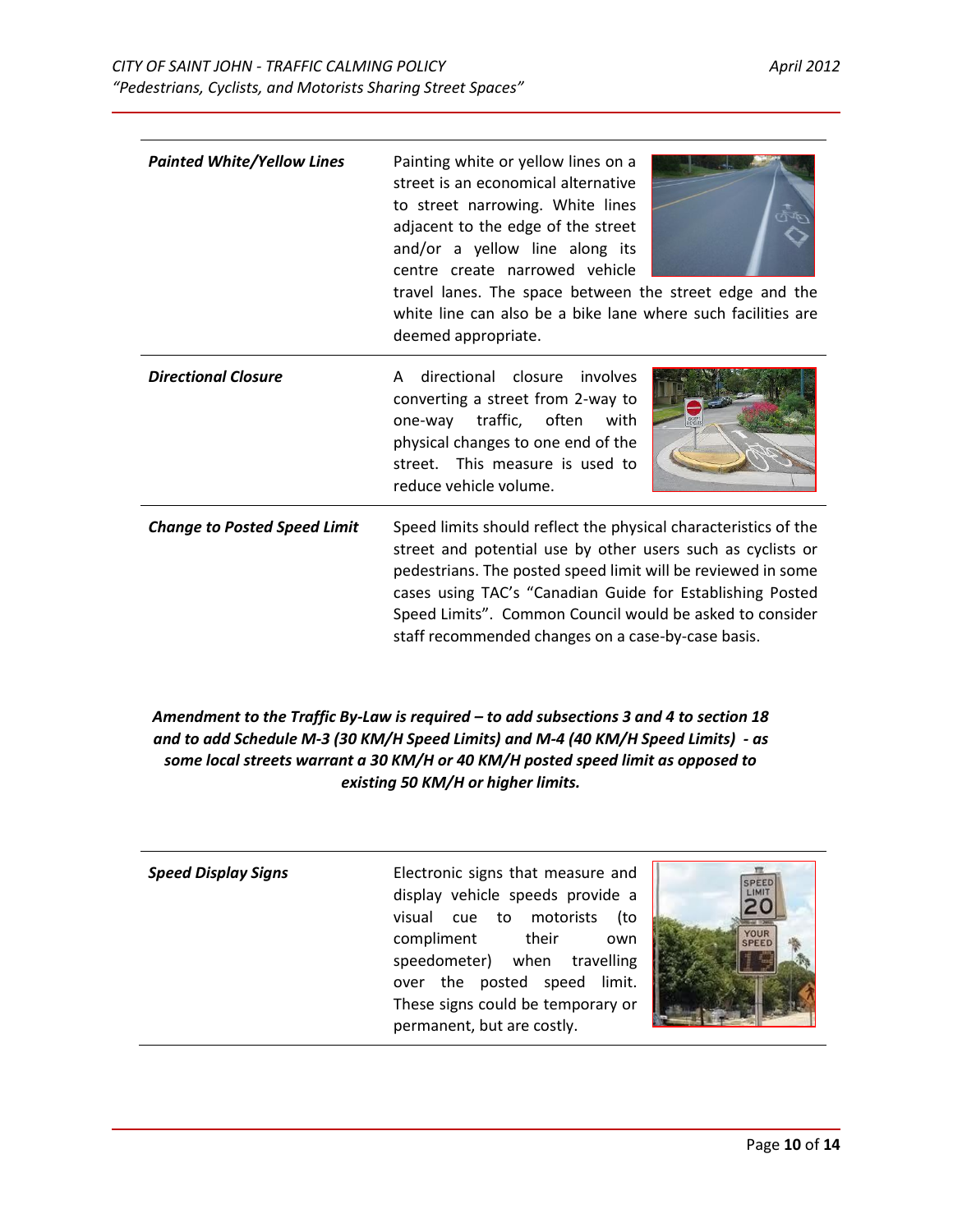| <b>School Zone Signs</b> | 2007 the Province of New<br>In In                               |
|--------------------------|-----------------------------------------------------------------|
|                          | Brunswick amended its Motor                                     |
|                          | Vehicle Act to allow issued fines                               |
|                          | for speeding in a clearly marked                                |
|                          | School Zone between the hours of                                |
|                          | 7:30 a.m. and 4:00 p.m. to be                                   |
|                          | doubled. Within a municipality the                              |
|                          | speed limit in a School Zone is also 50 KM/H within these       |
|                          | times regardless of the posted limit on the street outside the  |
|                          | Zone. Such penalties seek to discourage speeding in School      |
|                          | Zones where there are young children. A clearly marked          |
|                          | School Zone requires florescent yellow-green "School Zone"      |
|                          | and "School Zone End" signs. These zones also need to be        |
|                          | listed in the City's Traffic By-Law. In appropriate instances a |
|                          | reduced speed limit for the School Zone would also be           |

TAC has guidelines and will be referenced when establishing the location of School Zones.

considered. Common Council would be asked to consider

staff recommended changes on a case-by-case basis.

| Amendment to the Traffic By-Law is required – to amend Section 23 and to add Schedule S |
|-----------------------------------------------------------------------------------------|
| (School Zones) and S-1 (School Zones having a 40 km/h rate of speed).                   |

| <b>Brighter Crosswalk Signs</b>      | Florescent crosswalk signs replace<br>standard signs in school areas and<br>at some busier crosswalks. Such<br>signs may be placed where<br>crosswalks are part of a Traffic<br>Calming Plan only in very limited<br>instances where a heightened<br>awareness of a crosswalk by<br>motorists is required. |  |
|--------------------------------------|------------------------------------------------------------------------------------------------------------------------------------------------------------------------------------------------------------------------------------------------------------------------------------------------------------|--|
| <b>Pedestrian or Traffic Signals</b> | Signals that give clear right-of-way<br>to pedestrians and motorists are<br>suggested in instances outlined by<br>TAC guidelines and may<br>be<br>considered as part of an overall<br>Traffic Calming Plan.                                                                                                |  |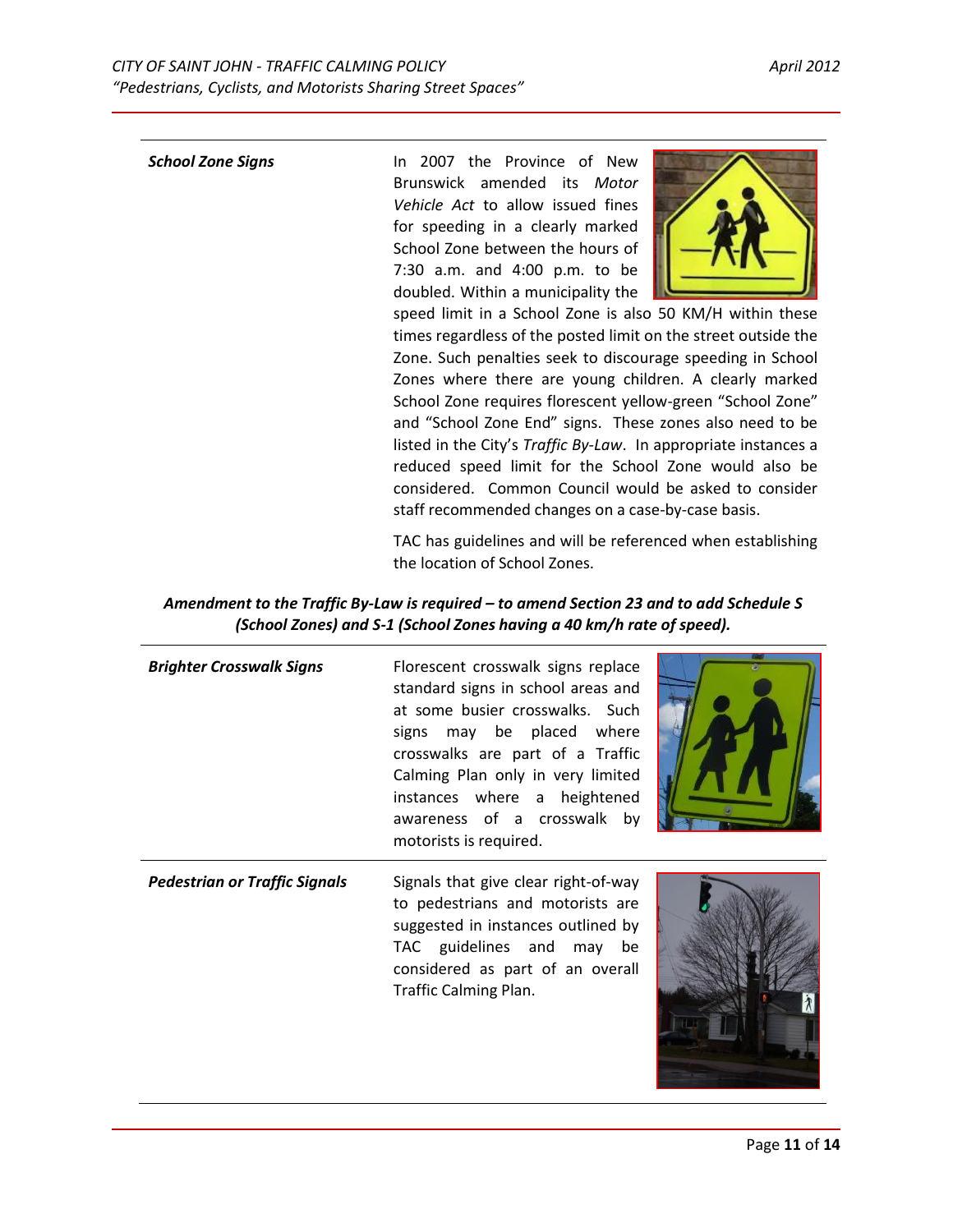| <b>Multi-Way Stop Intersections</b> | Installation of Stop signs at all<br>approaches of an intersection can                                                                   |  |
|-------------------------------------|------------------------------------------------------------------------------------------------------------------------------------------|--|
|                                     | be effective where there is a<br>history of collisions associated with<br>turning vehicles and where<br>installation of the signs<br>are |  |
|                                     | warranted based on engineering                                                                                                           |  |
|                                     | criteria and judgment. Traffic flow improvement is possible                                                                              |  |
|                                     | in some cases. A different TAC guide <sup>2</sup> provides warrants in                                                                   |  |
|                                     | these situations. Multi-Way Stop intersections will not be                                                                               |  |
|                                     | considered as a solution to a vehicle traffic speed problem                                                                              |  |
|                                     | because of their documented ineffectiveness.                                                                                             |  |

### <span id="page-11-0"></span>**SEEK INPUT FROM EMERGENCY AND TRANSIT SERVICES**

Physical traffic calming measures that reduce the speed of vehicle traffic may also reduce the speed and response time of Emergency Service vehicles. Physical measures may also impact Transit vehicles. The proposed Traffic Calming Measures shall be distributed to the Emergency Services (Fire, Police and Ambulance) as well as to Saint John Transit for input with potential changes to the proposed measures made based on input received from these services. Some measures, such as speed humps with open wheel paths for the wider Emergency vehicles, can be considered for example. Ultimately, the overall safety of a neighbourhood needs to be considered by balancing a need to reduce vehicle speed with ensuring Emergency Services can respond to an incident within an acceptable time frame and with operational requirements of Saint John Transit.

### <span id="page-11-1"></span>**CONDUCT NEIGHBOURHOOD MEETING**

A neighbourhood meeting will be chaired jointly by the Traffic Engineer (or his/her designate) and the citizen who raised the original concern (or that person's designate), and be supported by the Saint John Police Force. The primary purposes of this meeting are:

- 1. To educate the neighbourhood of the *Traffic Calming Policy* and the benefits and limitations of Traffic Calming plans and measures,
- 2. Clarify the concerns of the neighbourhood, and
- 3. Review the intended Traffic Calming Measures with the neighbourhood to ensure they address the concerns where possible and seek support for the intended measures or obtain suggestions for alternate measures.

 $\overline{\phantom{a}}$ 

<sup>&</sup>lt;sup>2</sup> Manual of Uniform Traffic Control Devices for Canada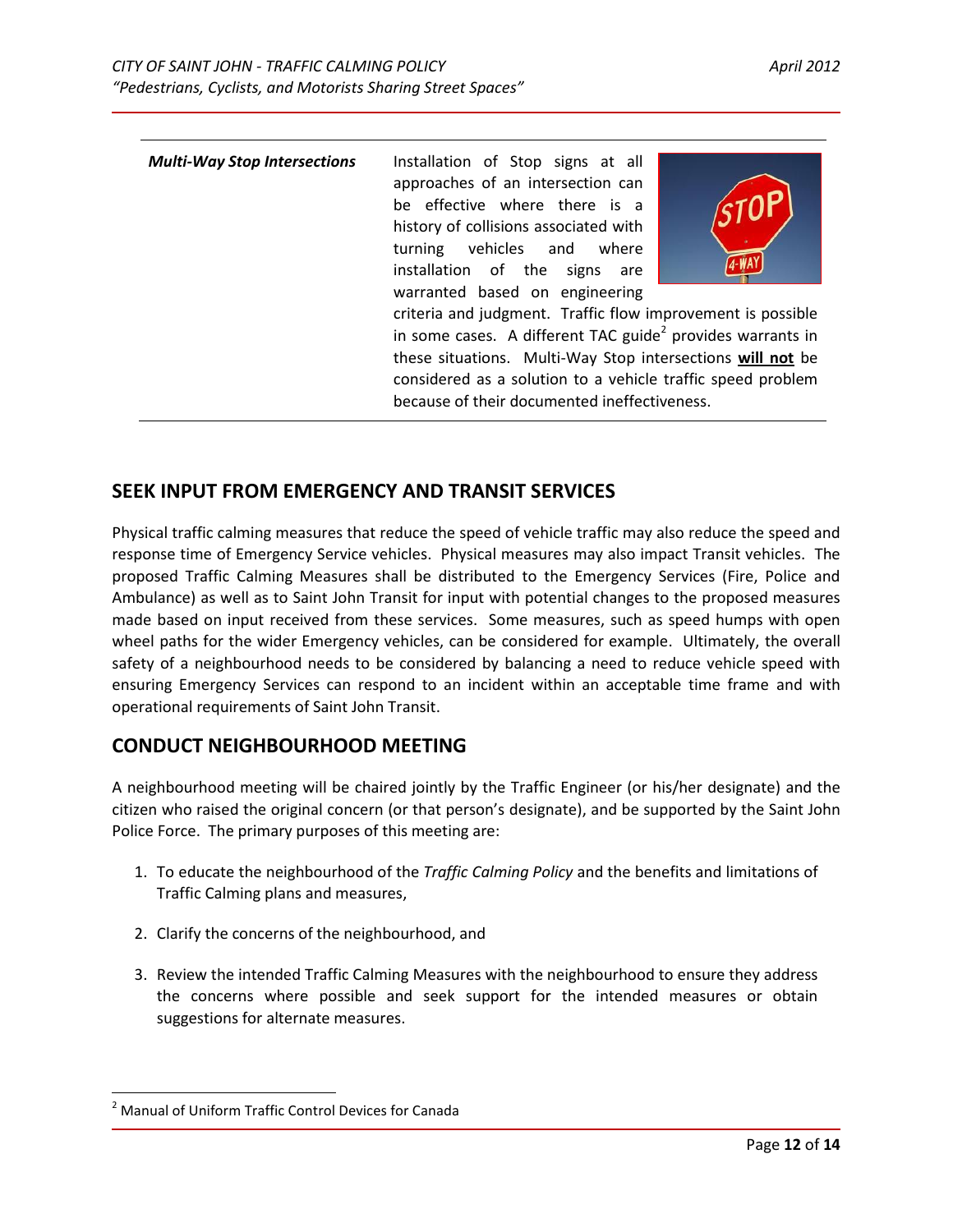In the case of an approved Capital project, this neighbourhood meeting will be coordinated by the project coordinator as part of a larger project meeting. In the case of a Traffic Calming Plan being developed through funding by a neighbourhood group, the engineering consultant shall coordinate the meeting with the neighbourhood and City's Traffic Engineer. In the case where implementation of a Traffic Calming Plan is within ten years of a proposed Neighbourhood Plan, the discussion of more significant and costly traffic calming measures (Long Term Phase) shall be incorporated into community meetings for the Neighbourhood Plan.

# <span id="page-12-0"></span>**REFINE PLAN WITH NEIGHBOURHOOD INPUT**

The Traffic Engineer, Capital project coordinator, or consultant will consider adjustments to the Traffic Calming plan and/or measures based on the feedback at the Neighbourhood Meeting where possible.

### <span id="page-12-1"></span>**COMMON COUNCIL CONSIDERS APPROVAL OF PLAN WHERE REQUIRED**

Some Traffic Calming Plans, including less costly measures in a Short Term Phase of a Plan, can be implemented within the scope of the Operating budget. In such a case City staff will schedule completion of the Plan. Isolated physical measures such as speed humps, raised crosswalks, and painted lines, as well as posting of speed limit, speed display and School Zone signs are often within the scope of the Operating budget.

In other cases, where the Plan for a neighbourhood is outside the scope of the Operating budget, staff will present to Common Council for consideration of approving the plan, including the resources required for implementation of the Plan within a future year Transportation Capital or Operating budget.

More costly traffic calming measures (Long Term Phase) to be incorporated into a Neighbourhood Plan will follow the approval process of the Neighbourhood Plan.

### <span id="page-12-2"></span>**IMPLEMENT PLAN**

The Traffic Calming measures are implemented within the neighbourhood when the Plan is approved and/or appropriate level of resources is available.

### <span id="page-12-3"></span>**MEASURE PERFORMANCE OF PLAN**

Measuring the performance of implemented Traffic Calming Plans is key to assuring success and to learn toward continuous improvement of future Plans, as well as for updates to this *Traffic Calming Policy*. Key Performance Measures to be considered shall include:

- 1. Comparison of the vehicle traffic speed and/or volume before and after the implementation; and
- 2. Cost of the design and installation of an implemented Plan.